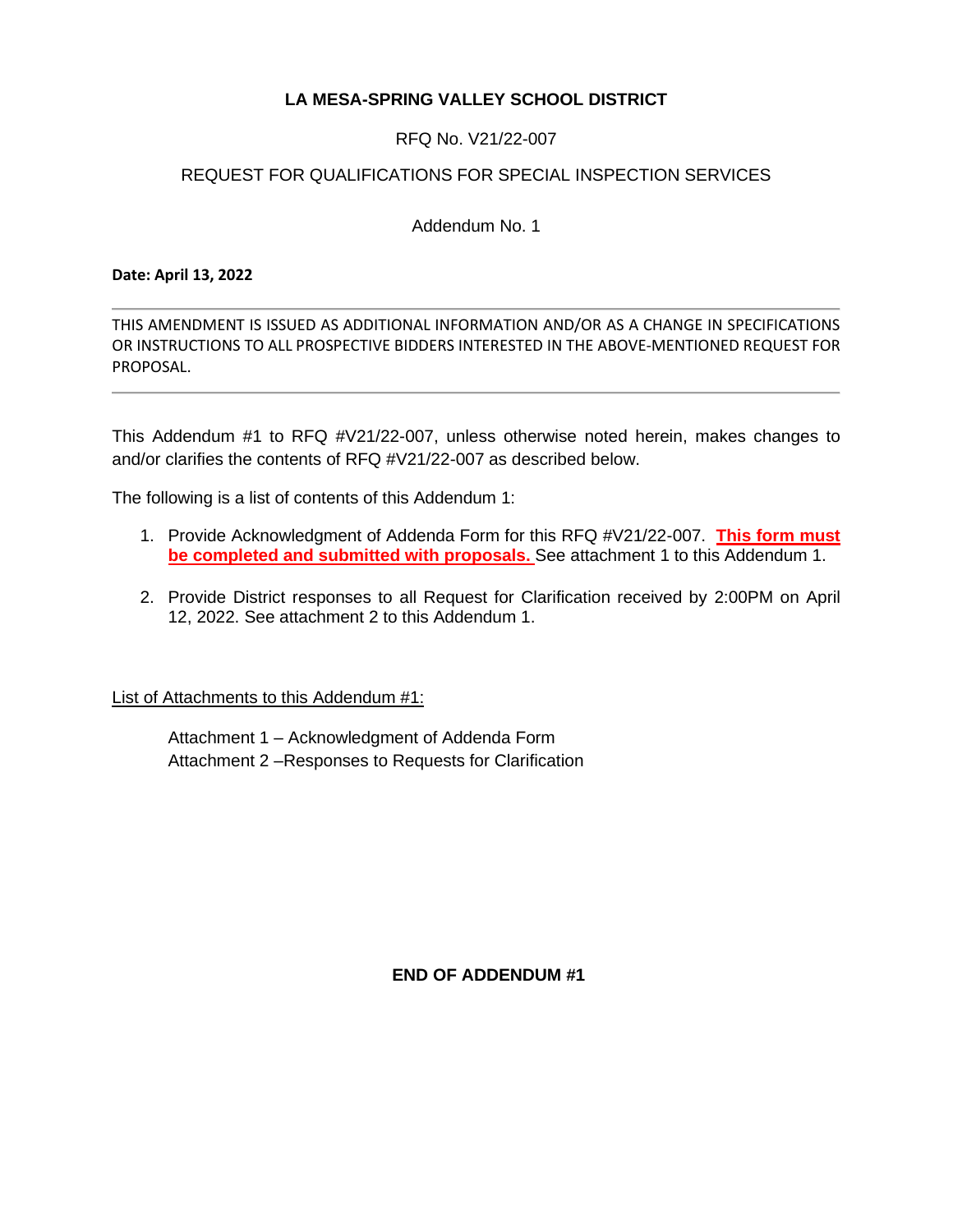## **ACKNOWLEDGMENT OF ADDENDA**

The Applicant acknowledges the receipt and review of all Addenda issued, if any, for this Procurement by indicating below the Addendum No. and Date thereof, as well as signing this form and returning it with your Statement of Qualification:

### **PROJECT NAME: Request for Qualifications for Special Inspection Services**

#### **PROCUREMENT NUMBER: V21/22-007**

| Addendum No. | <b>Date Received</b> |
|--------------|----------------------|
|              |                      |
|              |                      |
|              |                      |
|              |                      |
|              |                      |
|              |                      |
|              |                      |
|              |                      |
|              |                      |
|              |                      |
|              |                      |

Applicant: \_\_\_\_\_\_\_\_\_\_\_\_\_\_\_\_\_\_\_\_\_\_\_\_\_\_\_\_\_\_\_\_\_\_\_\_\_\_\_\_\_

By: \_\_\_\_\_\_\_\_\_\_\_\_\_\_\_\_\_\_\_\_\_\_\_\_\_\_\_\_\_\_\_\_\_\_\_\_\_\_\_\_\_\_\_\_\_\_\_

Its: \_\_\_\_\_\_\_\_\_\_\_\_\_\_\_\_\_\_\_\_\_\_\_\_\_\_\_\_\_\_\_\_\_\_\_\_\_\_\_\_\_\_\_\_\_\_\_